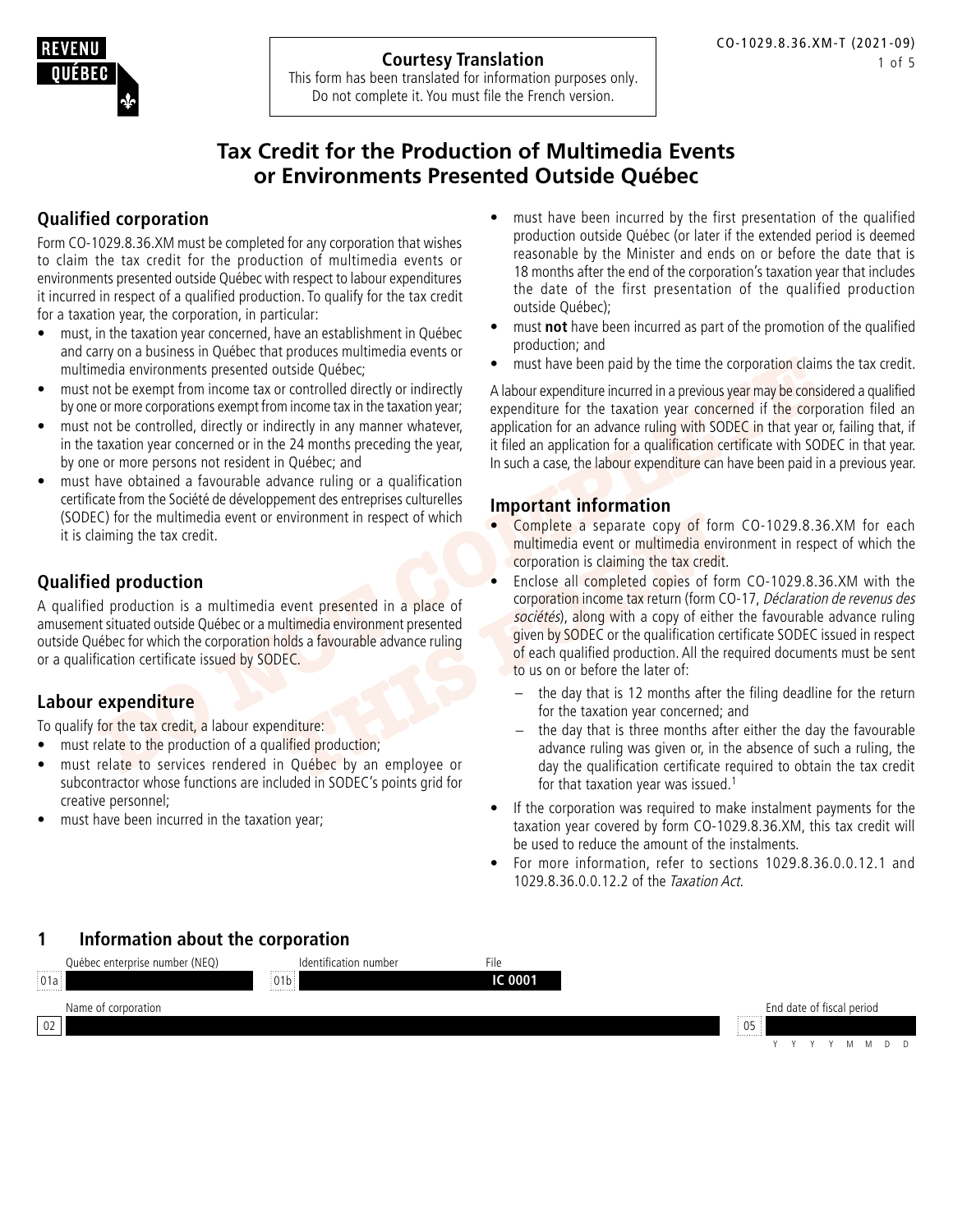# <span id="page-1-0"></span>**2 Information about the qualified production**

Type of production (Check the appropriate box.)

11 Multimedia event

12 Multimedia environment

13 Title of the qualified production

 $\boxed{14}$  Number of the favourable advance ruling or the qualification certificate issued

Specify when the application for an advance ruling or the application for a qualification certificate was filed with SODEC.

**17 The application for an advance ruling or a qualification certificate was filed with SODEC before March 28, 2018.** 

18 The application for an advance ruling or a qualification certificate was filed with SODEC after March 27, 2018.

# **3 Labour expenditure**

| Salaries or wages <sup>2</sup> paid to eligible employees <sup>3</sup> of the corporation                                                                                                       | 61       |                          |                            |  |
|-------------------------------------------------------------------------------------------------------------------------------------------------------------------------------------------------|----------|--------------------------|----------------------------|--|
| Assistance, <sup>4</sup> benefit or advantage <sup>5</sup> related to the amount on line 61                                                                                                     | 62       |                          |                            |  |
| Subtract line 62 from line 61.                                                                                                                                                                  |          |                          | -63                        |  |
| Other remuneration (subcontracting expenses) paid to:                                                                                                                                           |          |                          |                            |  |
| an eligible individual <sup>6</sup>                                                                                                                                                             | 64       |                          |                            |  |
| Assistance, <sup>7</sup> benefit or advantage <sup>8</sup> related to the amount on line 64                                                                                                     | 65       |                          |                            |  |
| Subtract line 65 from line 64.                                                                                                                                                                  |          |                          | $\ddot{\phantom{a}}$<br>66 |  |
| a corporation with an establishment in Québec, all of whose capital stock is owned by an<br>eligible individual                                                                                 | 67       |                          |                            |  |
| Assistance, <sup>9</sup> benefit or advantage <sup>10</sup> related to the amount on line 67                                                                                                    | 68       |                          |                            |  |
| Subtract line 68 from line 67.                                                                                                                                                                  |          |                          | ÷.<br>69                   |  |
| a corporation with an establishment in Québec, other than a corporation described on line 6711<br>Assistance, <sup>12</sup> benefit or advantage <sup>13</sup> related to the amount on line 70 | 70<br>71 |                          |                            |  |
| Subtract line 71 from line 70.                                                                                                                                                                  |          |                          |                            |  |
| a partnership with an establishment in Québec that carries on a business in Québec <sup>14</sup>                                                                                                | 73       |                          |                            |  |
| Assistance, <sup>15</sup> benefit or advantage <sup>16</sup> related to the amount on line 73                                                                                                   | 74       |                          |                            |  |
| Subtract line 74 from line 73.                                                                                                                                                                  |          | $\overrightarrow{\cdot}$ | 75                         |  |
| Add lines 63, 66, 69, 72 and 75.<br>Carry the result to line 111.                                                                                                                               |          | Labour expenditure $=$   |                            |  |
|                                                                                                                                                                                                 |          |                          |                            |  |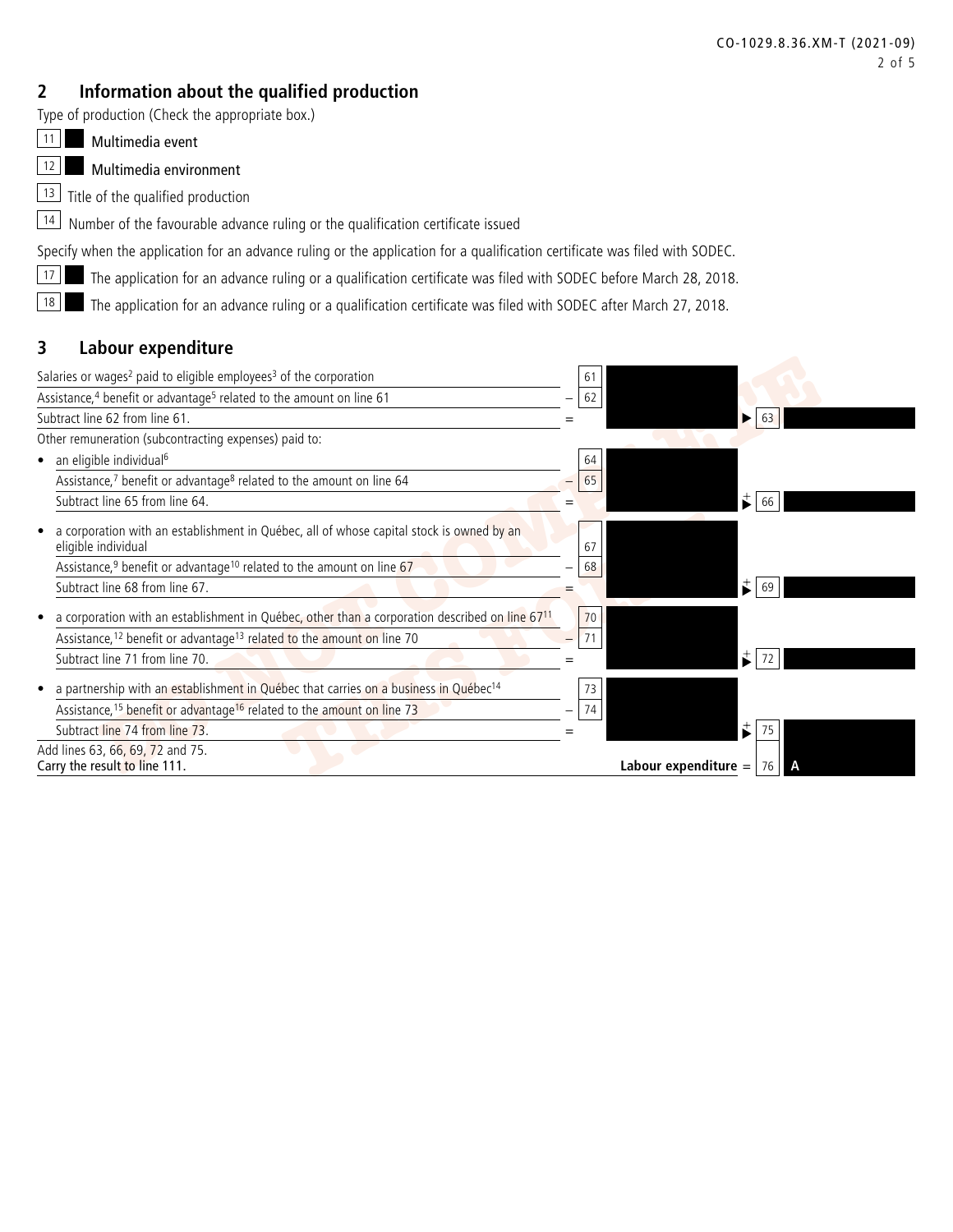## <span id="page-2-0"></span>**4 Qualified labour expenditure**

## **4.1 Qualified labour expenditure before application of the limit based on the cumulative production costs**

| Labour expenditure (amount A)                                                                                                                    |      |     |   |
|--------------------------------------------------------------------------------------------------------------------------------------------------|------|-----|---|
| Assistance, benefit or advantage repaid (or deemed repaid) in the year and related to a labour expenditure of a previous year                    | $^+$ |     | B |
| Total of amounts A shown on the copies of form CO-1029.8.36.XM completed for previous years<br>113                                               |      |     |   |
| Total of amounts B shown on the copies of form CO-1029.8.36.XM completed for previous years<br>14<br>$\pm$                                       |      |     |   |
| Add lines 113 and 114.                                                                                                                           |      |     |   |
| Total of amounts C shown on the copies of<br>form CO-1029.8.36.XM completed for previous years<br>116                                            |      |     |   |
| Special tax paid with respect to<br>the amount on line 127                                                                                       |      |     |   |
| Multiplication factor.<br>Enter 2.8571.<br>118<br>×                                                                                              |      |     |   |
| Multiply line 117 by line 118.                                                                                                                   |      |     |   |
| $\blacktriangleright$ 124<br>Subtract line 123 from line 116.                                                                                    |      |     |   |
| Expenditures recovered from previous years =<br>Subtract line 124 from line 115.                                                                 |      |     |   |
| Add lines 111, 112 and 125.                                                                                                                      | $=$  | 26  |   |
| Assistance, benefit or advantage that relates to a labour expenditure of a previous year <sup>17</sup>                                           |      | 127 |   |
| Qualified labour expenditure before application<br>Subtract line 127 from line 126.<br>of the limit based on the cumulative production costs $=$ |      | 130 |   |

#### **4.2 Cumulative production costs**

- 11, complete section 4.2.1;
- 12, complete section 4.2.2.

#### **4.2.1 Cumulative production costs related to a multimedia event**

| $\bar{\bullet}$<br>124                                                                                                                    |
|-------------------------------------------------------------------------------------------------------------------------------------------|
| $\sharp$<br>Expenditures recovered from previous years =<br>125                                                                           |
| 126<br>$=$                                                                                                                                |
| 127                                                                                                                                       |
| Qualified labour expenditure before application<br>of the limit based on the cumulative production costs = $ 130 $                        |
|                                                                                                                                           |
|                                                                                                                                           |
|                                                                                                                                           |
|                                                                                                                                           |
|                                                                                                                                           |
| Cumulative production costs at the end of the previous year that relate to the multimedia event (amount on line 137 of the copy of<br>131 |
|                                                                                                                                           |
| production costs, <sup>19</sup> other than those entered on line 132a, that were incurred before the end of<br>132                        |
| 132a                                                                                                                                      |
| t<br>133                                                                                                                                  |
| 133<br>$=$                                                                                                                                |
| 134                                                                                                                                       |
| 135<br>$+$                                                                                                                                |
| $\bar{\bullet}$<br>136                                                                                                                    |
| Cumulative production costs related to a multimedia event $=$  137                                                                        |
|                                                                                                                                           |

#### **4.2.2 Cumulative production costs related to a multimedia event**

Consideration received in the year or in a previous year for performance of the contract for the design and production of the multimedia environment and the multimedia environment of the contract of the multimedia environment of the  $\frac{1}{4}$ 

| Applicable rate | 1421<br>$-1$ |  | न्दछ:<br>07 ע |  |
|-----------------|--------------|--|---------------|--|
|-----------------|--------------|--|---------------|--|

Multiply line 141 by line 142. Carry the result to line 151.

**Cumulative production costs related to a multimedia environment** =  $|143\rangle$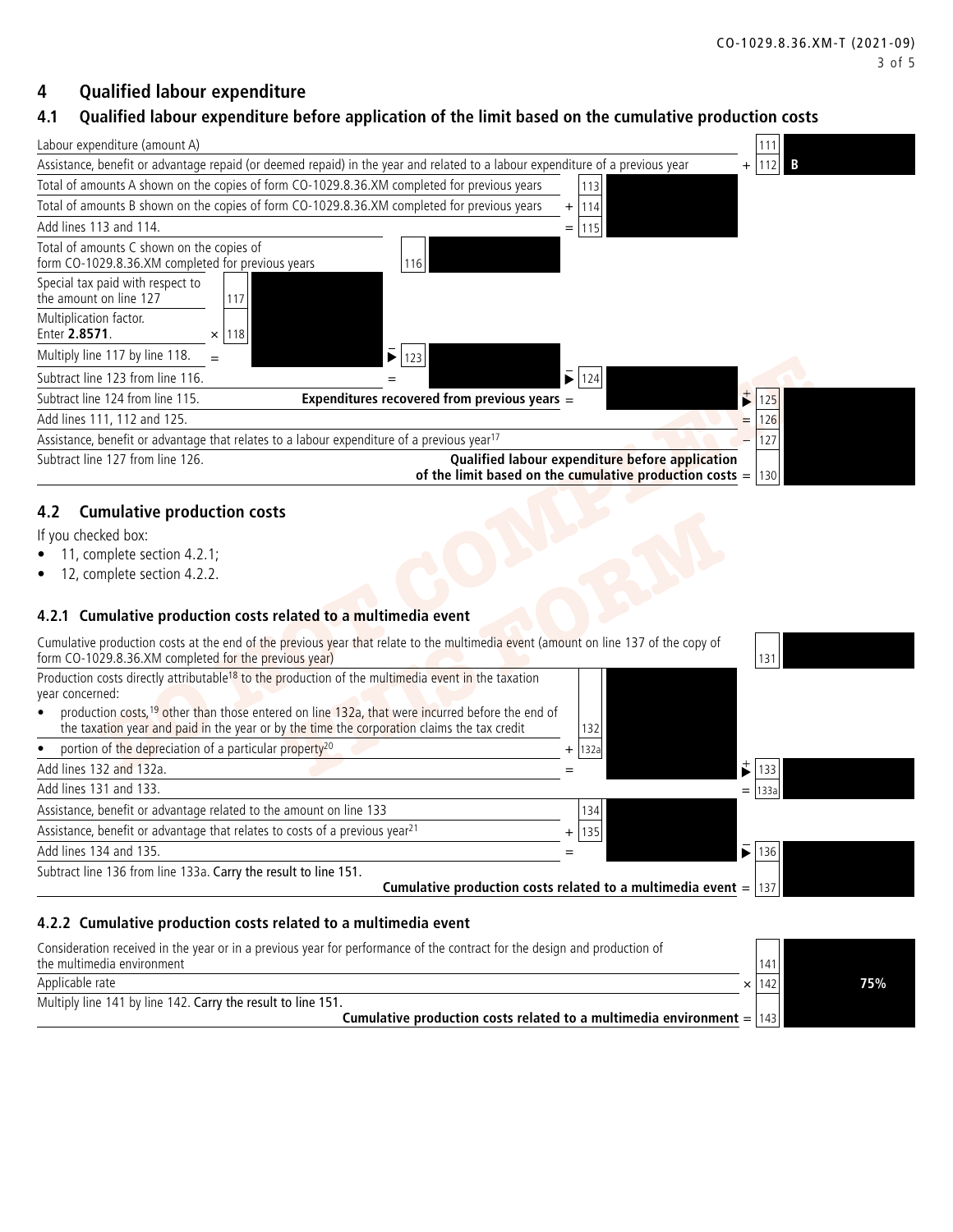#### **4.3 Limit based on the cumulative production costs**

| If you checked box:                                                                                                                                                                                                                             |                                                                        |                 |     |
|-------------------------------------------------------------------------------------------------------------------------------------------------------------------------------------------------------------------------------------------------|------------------------------------------------------------------------|-----------------|-----|
| 11, enter the amount from line 137; or                                                                                                                                                                                                          |                                                                        |                 |     |
| 12, enter the amount from line 143.                                                                                                                                                                                                             |                                                                        | 151             |     |
| Applicable rate                                                                                                                                                                                                                                 | $\times$                                                               | 152             | 50% |
| Multiply line 151 by line 152.                                                                                                                                                                                                                  | Overall limit based on the cumulative production costs = $ 153\rangle$ |                 |     |
| Total of amounts C shown on the copies of form CO-1029.8.36.XM completed for previous years<br>(amount from line 116)                                                                                                                           | 154                                                                    |                 |     |
| Total amount of special tax paid for previous years<br>155                                                                                                                                                                                      |                                                                        |                 |     |
| Multiplication factor. Enter 2.8571.<br>156<br>$\times$                                                                                                                                                                                         |                                                                        |                 |     |
| Multiply line 155 by line 156.                                                                                                                                                                                                                  | $\bar{\mathbf{v}}$<br>157                                              |                 |     |
| Subtract line 157 from line 154.                                                                                                                                                                                                                | $\bar{\mathbf{v}}$                                                     | 158             |     |
| Subtract line 158 from line 153.                                                                                                                                                                                                                | Limit based on the cumulative production costs = $ 159 $               |                 |     |
|                                                                                                                                                                                                                                                 |                                                                        |                 |     |
| Enter the amount from line 130 or line 159, whichever is less.<br>Carry this amount to line 171.                                                                                                                                                | Qualified labour expenditure                                           | 160             | C   |
| <b>Tax credit</b><br>5                                                                                                                                                                                                                          |                                                                        | 171             |     |
| Qualified labour expenditure (amount C)<br>Tax credit rate. Enter 35%.                                                                                                                                                                          |                                                                        |                 |     |
|                                                                                                                                                                                                                                                 |                                                                        | 172<br>$\times$ | %   |
| Multiply line 171 by line 172. If you checked box 17, complete lines 174 through 181.<br>Otherwise, carry the amount from line 173 to line 181.                                                                                                 | Tax credit before application of the overall limit $=$ 173             |                 |     |
| Maximum tax credit. Enter \$350,000.                                                                                                                                                                                                            |                                                                        | 174             |     |
| If the qualified production was co-produced by the corporation and one or more other qualified corporations, enter the corporation's                                                                                                            |                                                                        |                 |     |
| share, expressed as a percentage, of the production costs. Otherwise, enter 100%.                                                                                                                                                               |                                                                        | $\times$ 175    | %   |
| Multiply line 174 by line 175.                                                                                                                                                                                                                  |                                                                        | $=$   176       |     |
| Total of amounts V shown on the copies of form CO-1029.8.36.XM completed for previous years                                                                                                                                                     | 177                                                                    |                 |     |
| Total amount of special tax paid for previous years (amount from line 155)                                                                                                                                                                      | 178                                                                    |                 |     |
| Subtract line 178 from line 177.                                                                                                                                                                                                                | $\bar{\blacktriangleright}$                                            | 179             |     |
| Subtract line 179 from line 176. If the result is negative, enter 0.                                                                                                                                                                            | <b>Balance of the overall limit = 180</b>                              |                 |     |
| Enter the amount from line 173 or line 180, whichever is less.<br>Carry amount V (or the total of amounts V) to one of lines 440p through 440y of form CO-17,<br>Déclaration de revenus des sociétés, and enter code 95 in the appropriate box. | <b>Tax credit</b>                                                      | 181             |     |
| <b>Special tax</b>                                                                                                                                                                                                                              |                                                                        |                 |     |
| If, in a future taxation year, you realize that the corporation should not have received all or part of the tax credit, the corporation must, by means of a                                                                                     |                                                                        |                 |     |

#### **Special tax**

If, in a future taxation year, you realize that the corporation should not have received all or part of the tax credit, the corporation must, by means of a special tax, repay the excess amount received. When completing form CO-17 for the year in question, enter the excess amount and code 80 in the spaces provided on that form for that purpose.